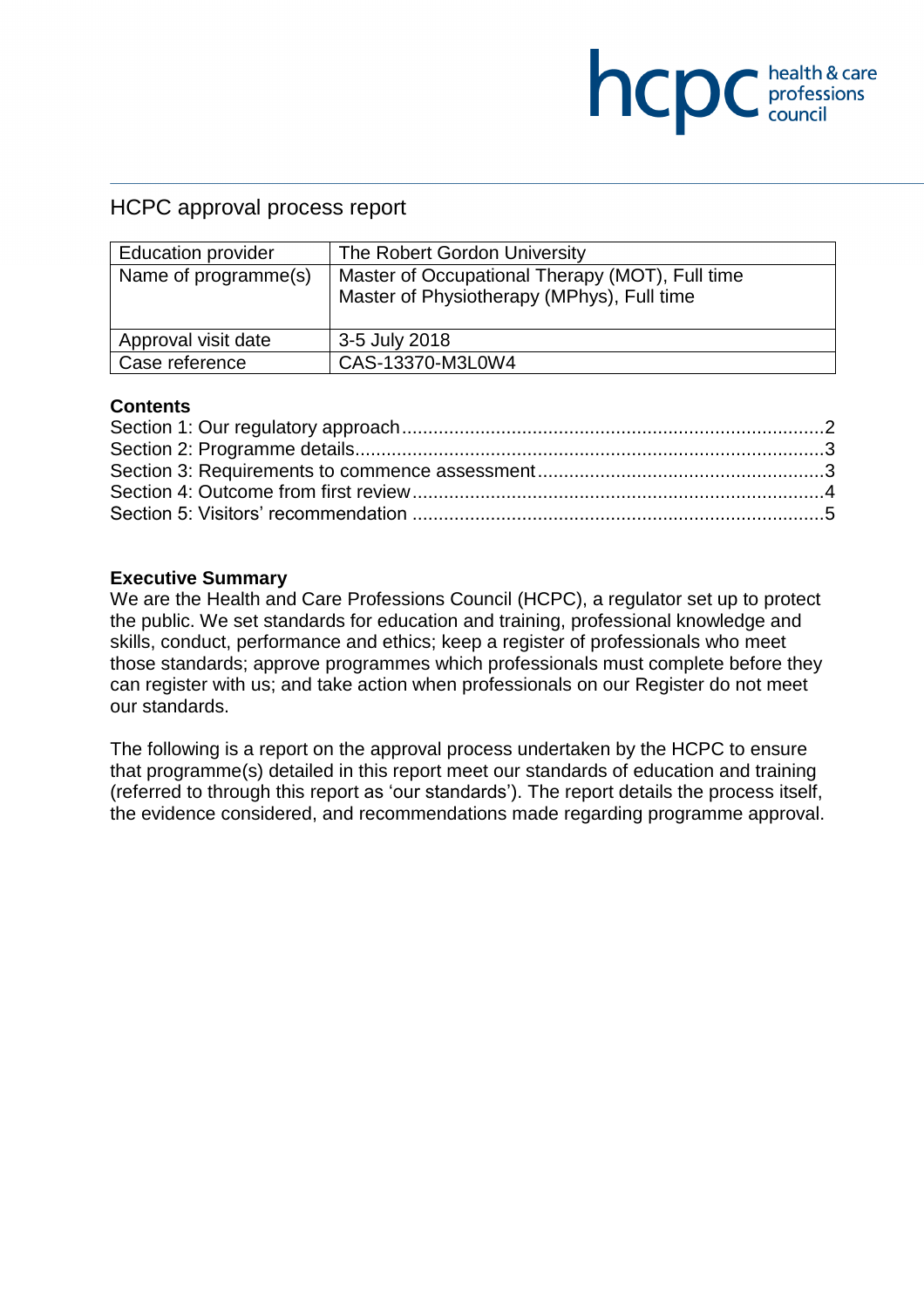# Section 1: Our regulatory approach

### **Our standards**

We approve programmes that meet our education standards, which ensure individuals that complete the programmes meet proficiency standards. The proficiency standards set out what a registrant should know, understand and be able to do when they complete their education and training. The education standards are outcome focused, enabling education providers to deliver programmes in different ways, as long as individuals who complete the programme meet the relevant proficiency standards.

Programmes are normally approved on an open-ended basis, subject to satisfactory engagement with our monitoring processes. Programmes we have approved are listed on our website.

### **How we make our decisions**

We make independent evidence based decisions about programme approval. For all assessments, we ensure that we have profession specific input in our decision making. In order to do this, we appoint partner visitors to undertake assessment of evidence presented through our processes. The visitors make recommendations to the Education and Training Committee (ETC). Education providers have the right of reply to the recommendation of the visitors, inclusive of conditions and recommendations. If an education provider wishes to, they can supply 'observations' as part of the process.

The ETC make decisions about the approval and ongoing approval of programmes. In order to do this, they consider recommendations detailed in process reports, and any observations from education providers (if submitted). The Committee meets in public on a regular basis and their decisions are available to view on our website.

### **HCPC panel**

We always appoint at least one partner visitor from the profession (inclusive of modality and / or entitlement, where applicable) with which the assessment is concerned. We also ensure that visitors are supported in their assessment by a member of the HCPC executive team. Details of the HCPC panel for this assessment are as follows:

| HCPC occupational therapy and physiotherapy panel members      |                                        |  |  |
|----------------------------------------------------------------|----------------------------------------|--|--|
| Angela Ariu                                                    | Occupational therapist                 |  |  |
| Karen Harrison                                                 | Physiotherapist                        |  |  |
| Manoj Mistry                                                   | Lay                                    |  |  |
| Shaista Ahmad                                                  | <b>HCPC</b> executive                  |  |  |
| <b>HCPC diagnostic radiography and dietetics panel members</b> |                                        |  |  |
| lan Hughes                                                     | Lay                                    |  |  |
| <b>Tracy Clephan</b>                                           | <b>Dietitian</b>                       |  |  |
| Linda Mutema                                                   | Radiographer - Diagnostic radiographer |  |  |
| Amal Hussein                                                   | <b>HCPC</b> executive                  |  |  |

### **Other groups involved in the approval visit**

There were other groups in attendance at the approval visit as follows. Although we engage in collaborative scrutiny of programmes, we come to our decisions independently.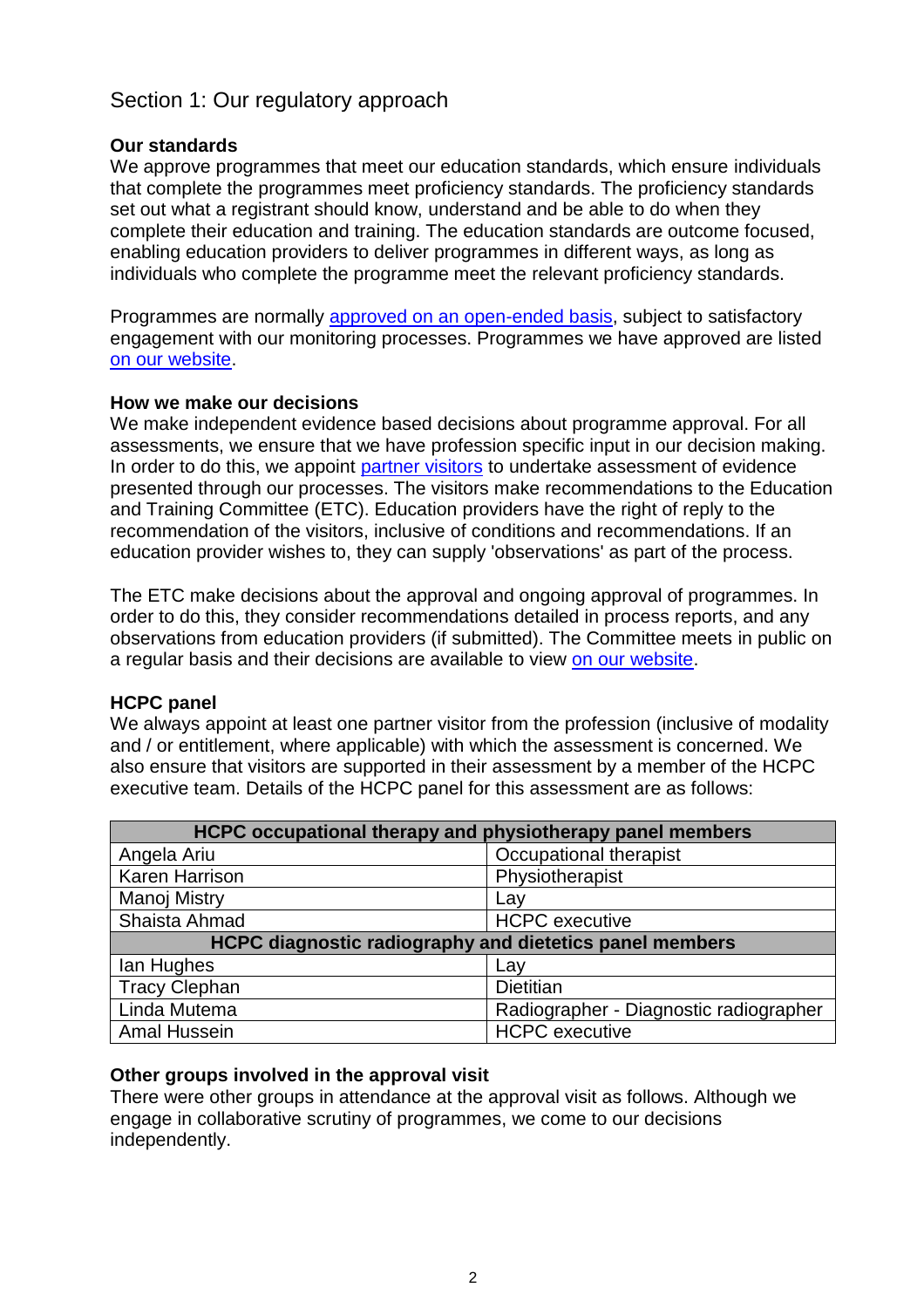| Janine Bolger | Independent chair                       | The Robert Gordon |
|---------------|-----------------------------------------|-------------------|
|               | (supplied by the education   University |                   |
|               | provider)                               |                   |

## Section 2: Programme details

| Programme name               | Master of Occupational Therapy (MOT) |
|------------------------------|--------------------------------------|
| Mode of study                | FT (Full time)                       |
| Profession                   | Occupational therapist               |
| <b>Proposed First intake</b> | 01 September 2018                    |
| Maximum learner              | Up to $44$                           |
| cohort                       |                                      |
| Intakes per year             |                                      |
| Assessment reference         | APP01922                             |

| Programme name               | Master of Physiotherapy (MPhys) |
|------------------------------|---------------------------------|
| Mode of study                | FT (Full time)                  |
| Profession                   | Physiotherapist                 |
| <b>Proposed First intake</b> | 01 September 2018               |
| Maximum learner              | Up to 38                        |
| cohort                       |                                 |
| Intakes per year             |                                 |
| Assessment reference         | APP01923                        |

From 1 September 2018, applicants can no longer apply to the BSc (Hons) Dietetics as this programme has been incorporated in to an integrated Master of Dietetics (MDiet) and now exists as a HCPC registerable exit award from this programme.

From 1 September 2018, applicants can no longer apply to the BSc (Hons) Diagnostic radiography as this programme has been incorporated in to an integrated Master of Diagnostic radiography (MDRad) and now exists as a HCPC registerable exit award from this programme

We undertook this assessment of new programmes proposed by the education provider via the approval process. This involves consideration of documentary evidence and an onsite approval visit, to consider whether the programme meet our standards for the first time.

### Section 3: Requirements to commence assessment

In order for us to progress with approval and monitoring assessments, we require certain evidence and information from education providers. The following is a list of evidence that we asked for through this process, and whether that evidence was provided. Education providers are also given the opportunity to include any further supporting evidence as part of their submission. Without a sufficient level of evidence, we need to consider whether we can proceed with the assessment. In this case, we decided that we were able to undertake our assessment with the evidence provided.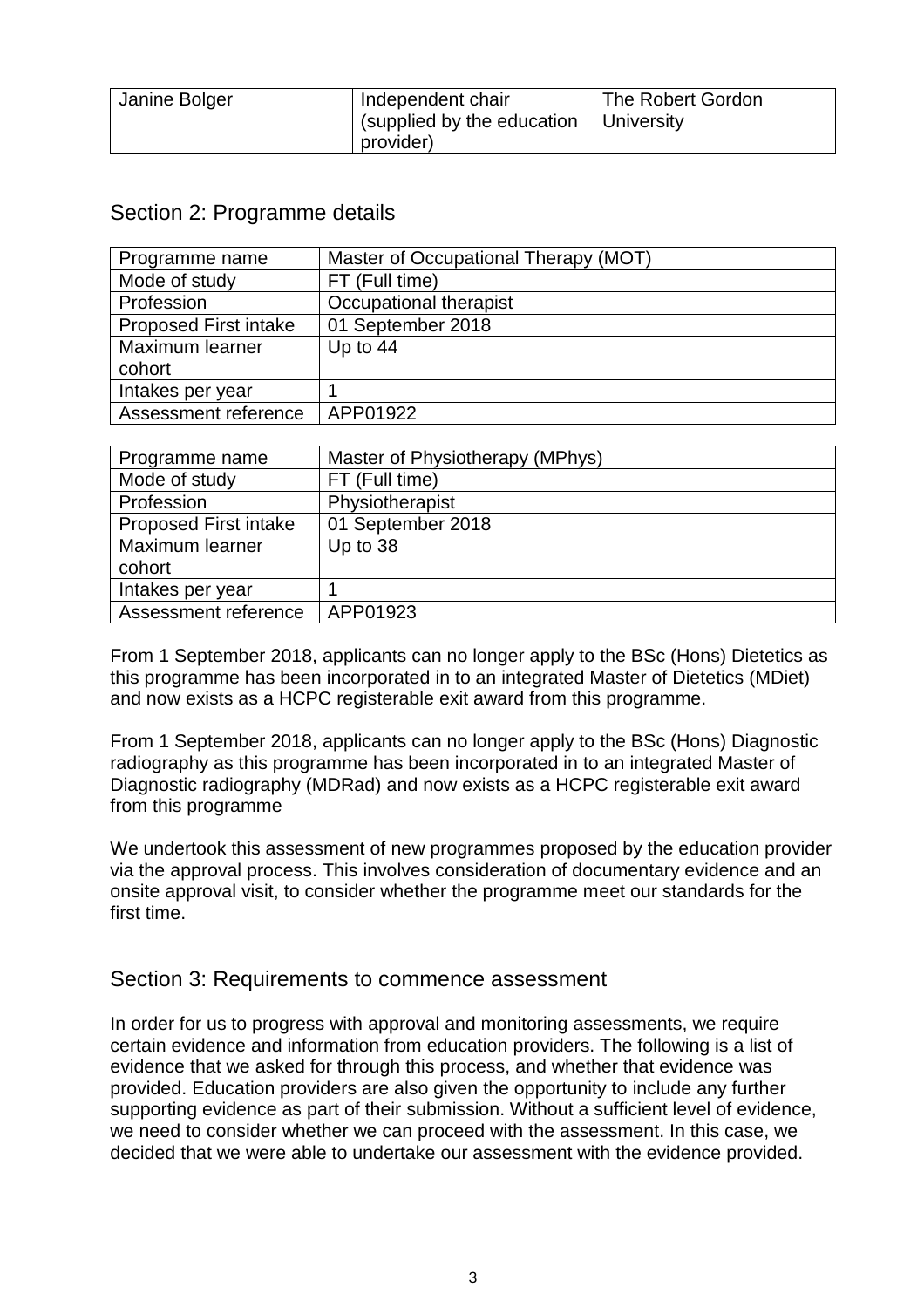| <b>Required documentation</b>            | <b>Submitted</b> | <b>Reason</b>                  |
|------------------------------------------|------------------|--------------------------------|
| Programme specification                  | Yes              |                                |
| Module descriptor(s)                     | Yes              |                                |
| Handbook for learners                    | Yes              |                                |
| Handbook for practice based learning     | Yes              |                                |
| Completed education standards mapping    | Yes              |                                |
| document                                 |                  |                                |
| Completed proficiency standards          | Yes              |                                |
| mapping document                         |                  |                                |
| Curriculum vitae for relevant staff      | Yes              |                                |
| External examiners' reports for the last | Yes              | The external examiner reports  |
| two years, if applicable                 |                  | provided are for the BSc       |
|                                          |                  | Physiotherapy and Occupational |
|                                          |                  | Therapy programmes which have  |
|                                          |                  | been approved by the HCPC.     |

We also expect to meet the following groups at approval visits:

| <b>Group</b>                                              | <b>Met</b> |
|-----------------------------------------------------------|------------|
| Learners                                                  | Yes        |
| Senior staff                                              | Yes        |
| Practice education providers                              | Yes        |
| Service users and carers (and / or their representatives) | Yes        |
| Programme team                                            | Yes        |
| <b>Facilities and resources</b>                           | Yes        |

### Section 4: Outcome from first review

#### **Recommendations**

We include recommendations when standards are met at or just above threshold level, and where there is a risk to that standard being met in the future. Recommendations do not need to be met before programmes can be approved, but they should be considered by education providers when developing their programmes.

#### **3.17 There must be an effective process in place to support and enable learners to raise concerns about the safety and wellbeing of service users.**

**Recommendation:** The education provider should review how learners are made aware of the process to raise concerns about the safety and wellbeing of service users.

**Reason:** At the visit, the visitors were provided with documentation including the 'whistleblowing policy'. Following the review of the documentation the visitors agreed that there is an effective process in place to support and enable learners to raise concerns about the safety and wellbeing of service users and were therefore, satisfied that this standard was met. However, as this information was not easily accessible in the practice-based learning environment, the visitors would like to recommend that the education provider considers where this information is located to ensure learners can easily access it if they need to.